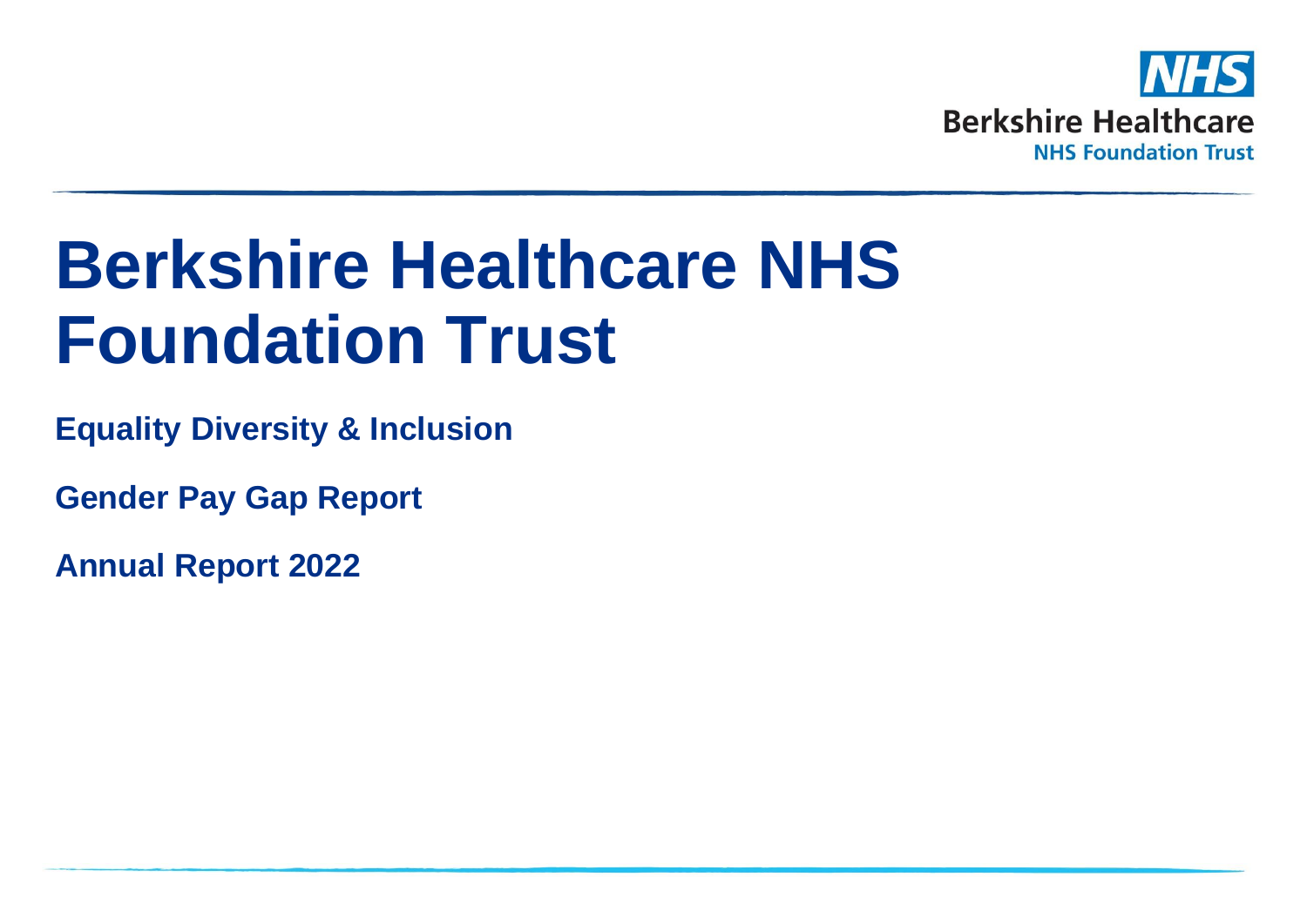To find out more about what Berkshire Healthcare NHS Foundation Trust is doing to be an 'Outstanding and Equal Employer and Care Provider for Everyone', please contact: <u>EDITeam@berkshire.nhs.uk</u>

| <b>Board Meeting Date</b>                             | April 2022                                                                                                                                                                                                                                                                                                                                                                                                                                                                                                                                                                                                                                                                |
|-------------------------------------------------------|---------------------------------------------------------------------------------------------------------------------------------------------------------------------------------------------------------------------------------------------------------------------------------------------------------------------------------------------------------------------------------------------------------------------------------------------------------------------------------------------------------------------------------------------------------------------------------------------------------------------------------------------------------------------------|
| <b>Title</b>                                          | Gender Pay Gap Report 2022                                                                                                                                                                                                                                                                                                                                                                                                                                                                                                                                                                                                                                                |
| Purpose                                               | To provide a summary of Berkshire Healthcare Trust Gender Pay Gap results and request approval for their<br>publication.                                                                                                                                                                                                                                                                                                                                                                                                                                                                                                                                                  |
| <b>Business Area</b>                                  | Corporate                                                                                                                                                                                                                                                                                                                                                                                                                                                                                                                                                                                                                                                                 |
| Author                                                | Thanda Mhlanga (OD Lead for Equality, Diversity and Inclusion)                                                                                                                                                                                                                                                                                                                                                                                                                                                                                                                                                                                                            |
| <b>Relevant Strategic</b><br><b>Objectives</b>        | As part of our "Supporting our Staff" objective we have a duty to facilitate gender equality within the Trust and<br>address the difference in average pay between male and female staff.                                                                                                                                                                                                                                                                                                                                                                                                                                                                                 |
| CQC, Registration /<br><b>Patient Care</b><br>Impacts | N/A                                                                                                                                                                                                                                                                                                                                                                                                                                                                                                                                                                                                                                                                       |
| <b>Resource Impacts</b>                               | N/A                                                                                                                                                                                                                                                                                                                                                                                                                                                                                                                                                                                                                                                                       |
| <b>Legal Implications</b>                             | The Equality Act 2010; Public Sector Equality Duty                                                                                                                                                                                                                                                                                                                                                                                                                                                                                                                                                                                                                        |
| Equality and<br><b>Diversity</b><br>Implications      | The Gender Pay Gap is a requirement for all NHS Trusts - it was mandated in March 2018. The Gender Pay Gap<br>results are an important driver of our equality and inclusion activity in relation to improving gender equality and<br>equalisation of pay within the organisation.                                                                                                                                                                                                                                                                                                                                                                                         |
| <b>SUMMARY</b>                                        | This paper presents Berkshire Healthcare's 2022 Gender Pay Gap results and associated action plan. The Gender<br>Pay Gap is the difference in average pay between the men and women in organisations. In March 2018, the<br>Government Equalities Office formalised its commitment to tackle the historic pay inequality which exists between<br>men and women and made the reporting of gender pay data a mandatory legal requirement for all organisations<br>employing 250 or more staff. It is hoped that the reporting on pay gaps will facilitate understanding of the extent<br>and causes of pay gaps and identification of any issues that need to be addressed. |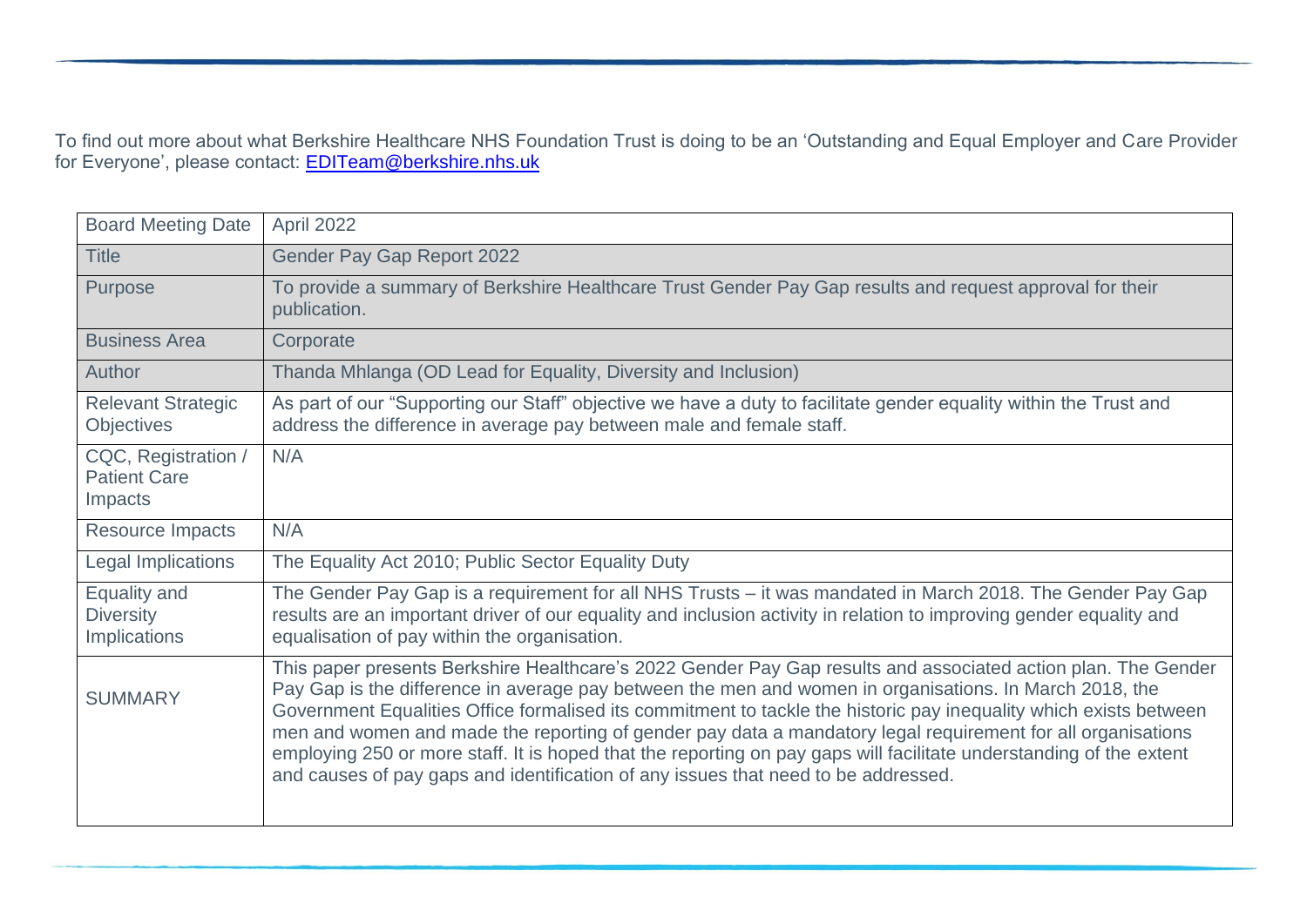|                 | Key Messages:                                                                                                                                            |
|-----------------|----------------------------------------------------------------------------------------------------------------------------------------------------------|
|                 | Similar to other NHS hospitals, the female workforce makes up the majority of our staffing (83.01%) – the male<br>cohort is 16.98%.                      |
|                 | There has been a slight increase in the number of women in quartiles 1-3 (Q1-Q3) of pay and a decrease in the<br>highest quartile of pay (Q4).           |
|                 | The number of females in the lowest quartile of pay $(Q1)$ has remained higher than the proportion of females<br>employed in the Trust.                  |
|                 | The gender pay gap is worse than it was three years ago, the number of female employees in the highest quartile of<br>pay (Q4) has shrunk significantly. |
|                 | For different reasons, the majority of staff employed on a part time basis are female – a factor that contributes to the<br>gender pay gap.              |
|                 | The majority number of staff who use the childcare salary scheme are female – this has a disproportionate impact on<br>the hourly rate of female staff.  |
|                 | The average bonus pay gap relating to Clinical Excellence Awards has decreased by 11.03%.                                                                |
|                 |                                                                                                                                                          |
| <b>ACTION</b>   | To note the Gender Pay Gap results and proposed actions                                                                                                  |
| <b>REQUIRED</b> | To approve the publication of the Gender Pay Gap results and proposed actions.                                                                           |
|                 |                                                                                                                                                          |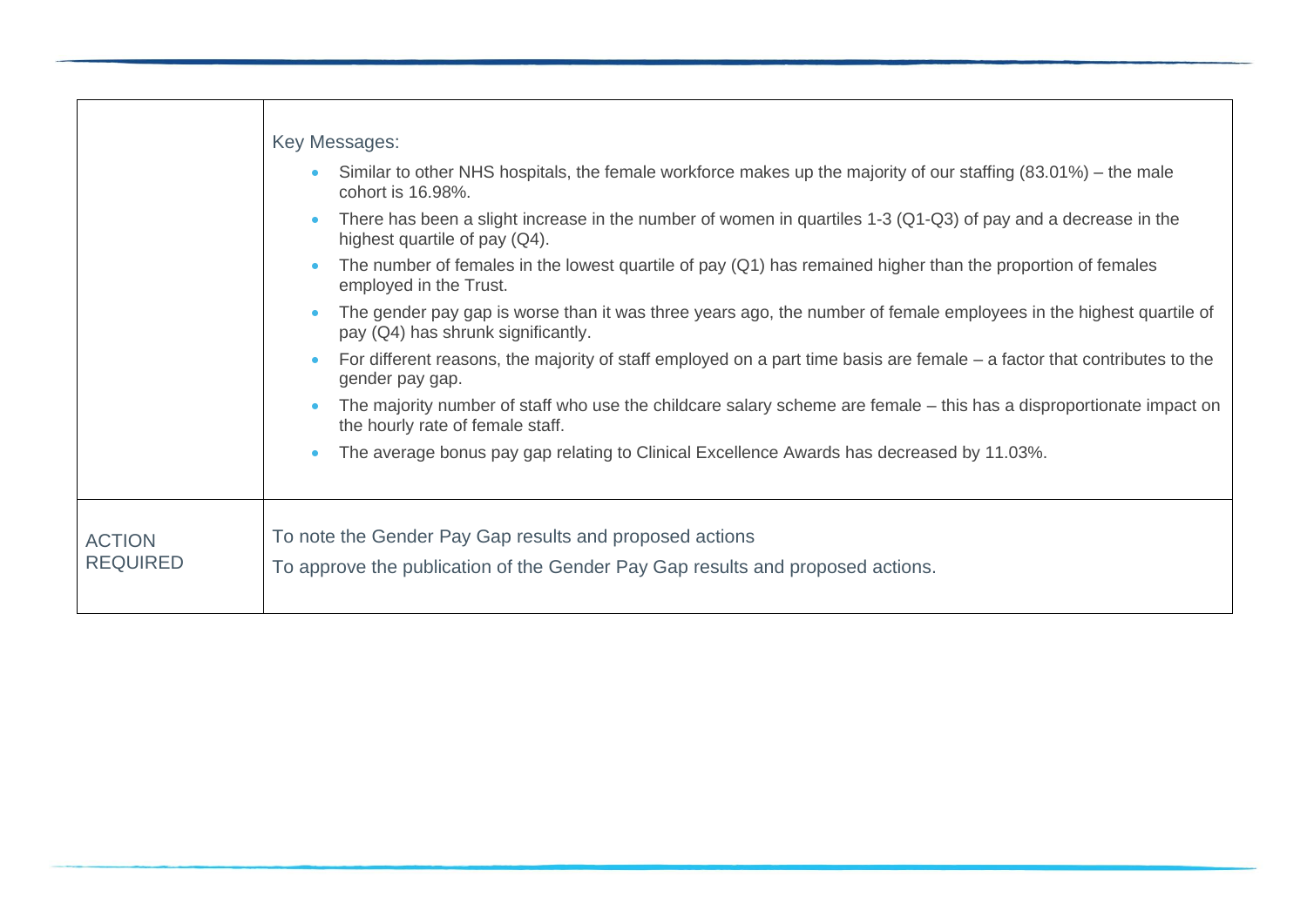# **Gender Pay Gap Report – Data as of 31 March 2022 (Report to Trust Board – April 2022)**

## **Background and Introduction**

In March 2018 the Government Equalities Office asked all organisations employing 250 or more staff to report and publish the following metrices:

- Mean Gender Pay Gap
- Median Gender Pay Gap
- Mean Bonus Gender Pay Gap
- Median Bonus Gender Pay Gap
- Proportion of Males and Females receiving a bonus payment
- Proportion of Males and Females in each quartile

The way the Gender Pay Gap data is reported is standard, organisations must produce their respective figures in tables as set out in Appendices (Table 3 to 6) that capture Berkshire Healthcare's data. For all NHS employers, the NHS Electronic Staff Record system (ESR) has been updated so that they can produce the reports for this annual exercise using default filters.

For the purposes of Gender Pay Gap Reporting, all Trusts have been instructed to split out all payments received by the workforce over the financial year into two defined categories:

- (a) Ordinary Pay
- (b) Bonus Pay

It should be noted that Gender Pay Gap data includes both staff on Agenda for Change and staff on non-Agenda for Change terms and conditions. Also, Clinical Excellence Awards for medical staff are included in both ordinary and bonus pay calculations.

The definition of Gender Pay Gap is prescribed: it is the difference between the average earnings of men and women, expressed relative to men's earnings. It must be noted here that increasingly there is an awareness that gender is not binary. However, currently the NHS ESR system does not capture gender identity, it only captures sexual orientation.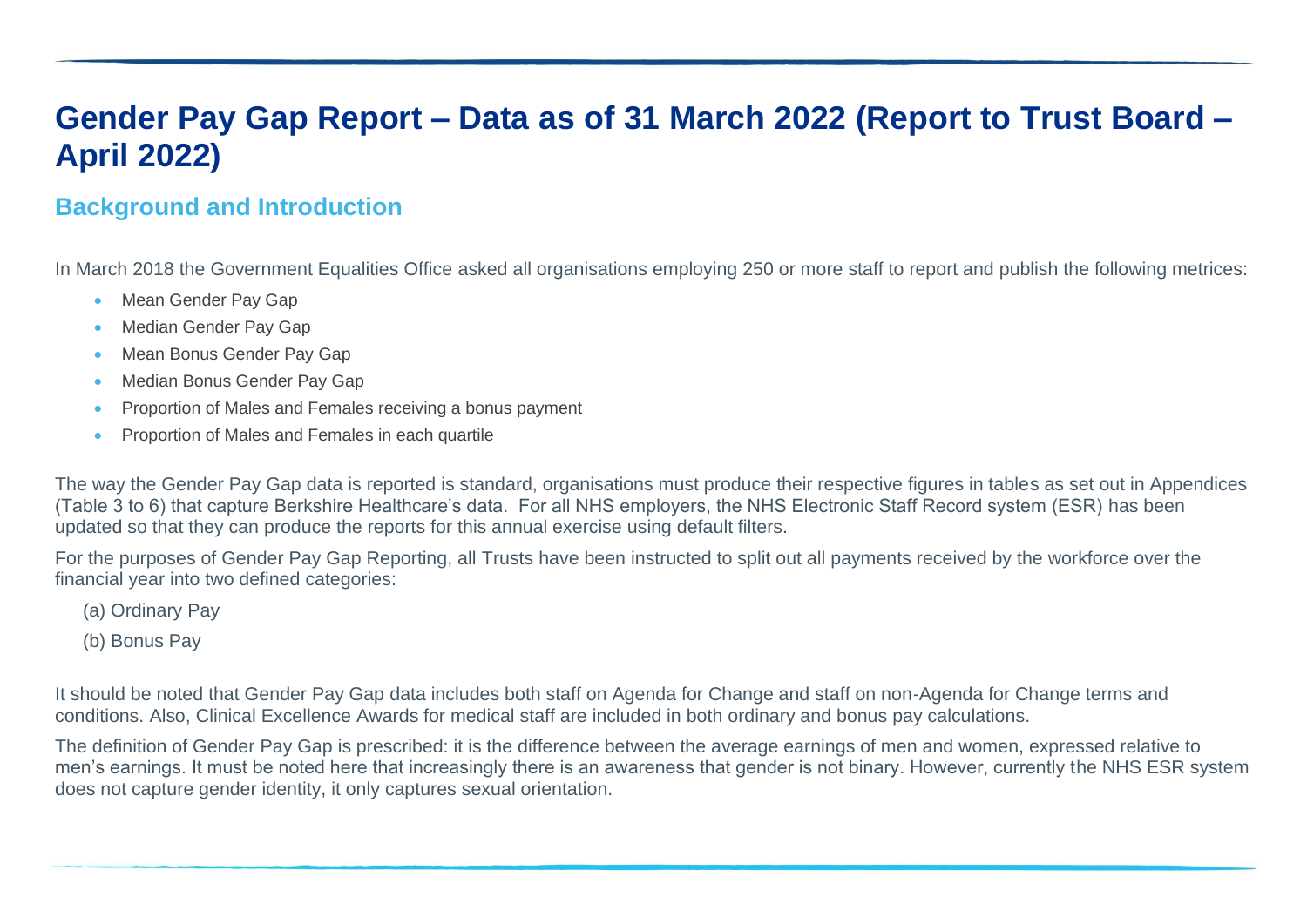## **Our Data**

From the data that was uploaded by 31 March 2022, the main points to note about Berkshire Healthcare are presented below.



#### Figure 1: Total Workforce by Gender

- 1. The number of employees in the Trust increased slightly from 4545 to 4552. However, similar to trends in other NHS hospitals, the female workforce at Berkshire Healthcare makes up the majority of our staffing at 3779 (83.01%), with the remaining 773 (16.98%) being male. These figures suggest that there has been a nominal increase in the number female employees and a gradual decrease in the number of male employees over the last three years – see Figure 1 above.
- 2. Since reporting last year, there has been a slight increase and continued overrepresentation of females in the lower Quartiles of pay: Quartile 1 (Q1), Quartile 2 (Q2) and Quartile 3 (Q3). However, there is underrepresentation by 9.93% in the highest quartile (Quartile 4 - Q4). Contrastingly, in the same period the number of males employed by the Trust in the lowest pay quartile (Q1) has decreased by 1.05%, and the number of those in the highest quartile of pay has increased slightly (by 0.53%) - see Figure 2 below for detail.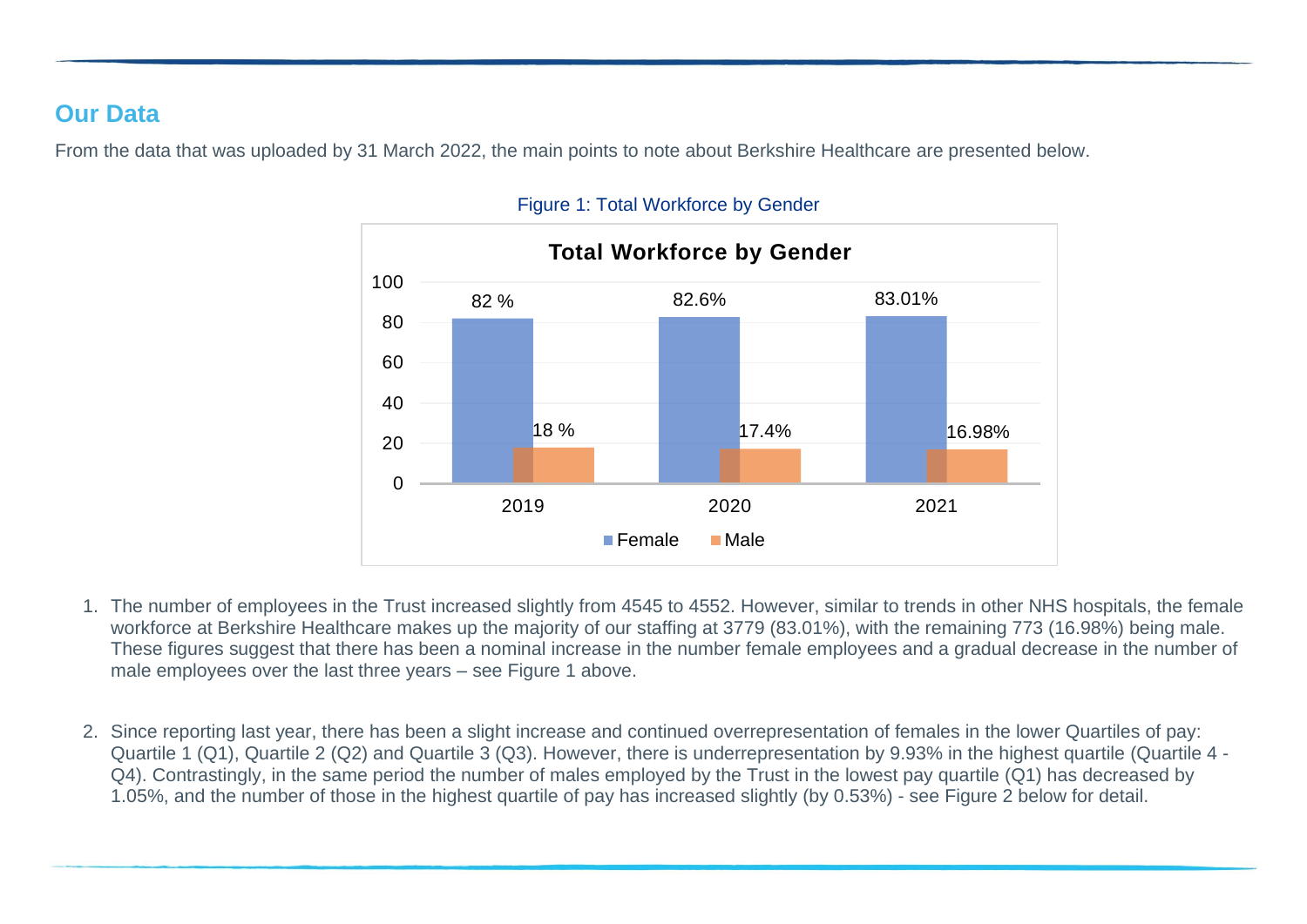The Trust continues to address the challenges highlighted in Figures 1 and 2, however there are a number of societal and market challenges:

- For a labyrinth of traditional and economic reasons, it has proven difficult to attract males to lowest quartile (Q1) roles.
- A purposely inclusive recruitment approach has been adopted for the most senior (Q4) roles. However, in spite of recent efforts to attract diverse candidates for the role of Chief Finance Officer, the market has only delivered male applicants.
- Our recently advertised COO role has been offered to a female candidate.



#### Figure 2: Percentage of Employees in Each Quartile

3. The results presented in Table 1 below highlight that the pay gap in the average hourly rate reported this year increased by 1.31% (from 19.14% to 20.45%). Whilst some progress was made in 2020, this year's results illustrate that there has been regression - the female position is worse off than it was three years ago. Deeper analysis demonstrates that one of the major reasons for the pay gap is that there is a higher proportion of men in more senior bands within the Trust. As highlighted in Figure 1, females represent 83.01% of our workforce yet only represent 73.08% of the workforce in the upper quartile; males represent 16.98% of our workforce but are overrepresented in the upper quartile (26.92%) – see Figure 2 above for numbers in each quartile. This means that females are underrepresented by 9.93%% in the senior bands and males overrepresented by 9.94%.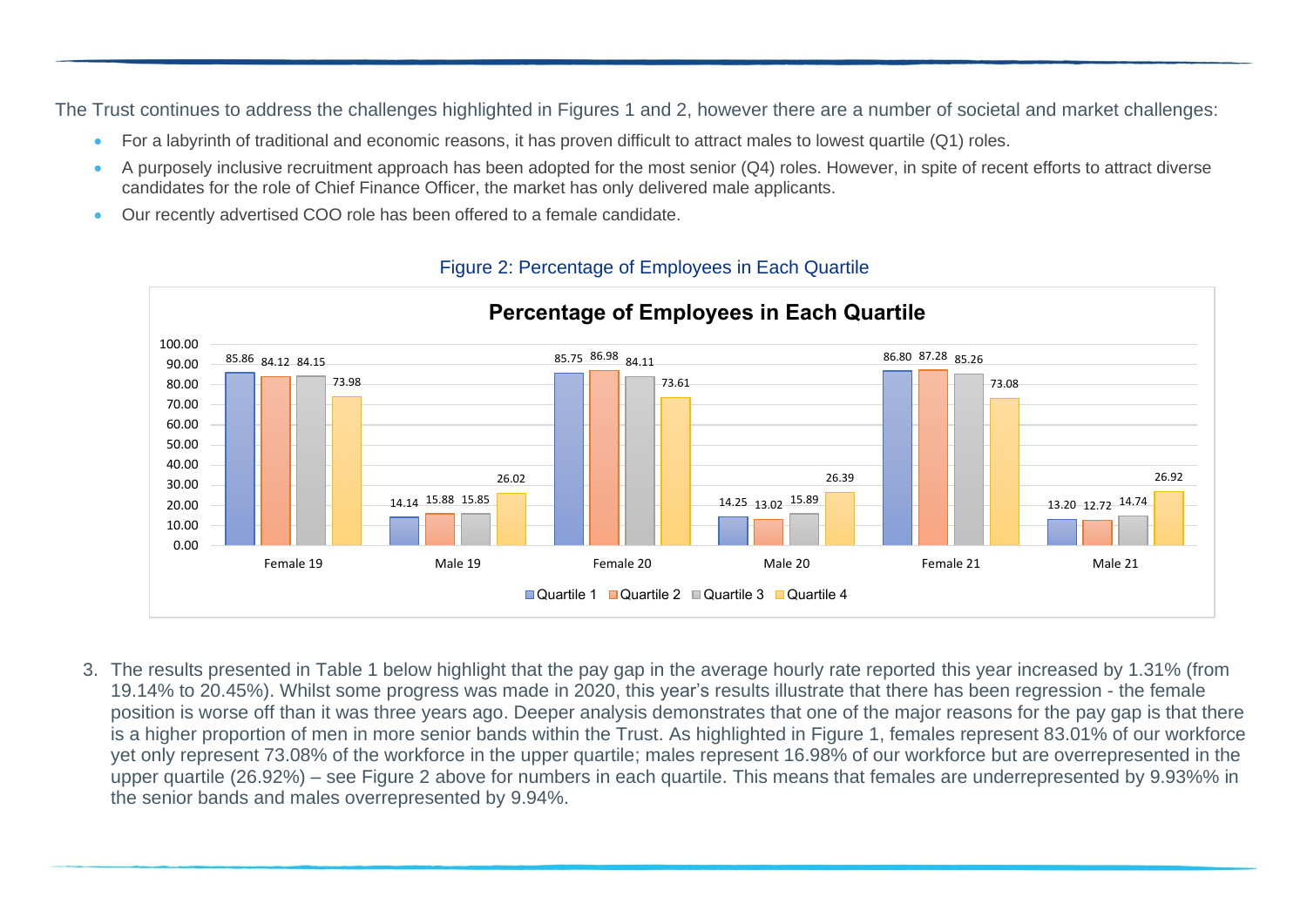#### Table 1: Gender Pay Gap

| <b>Gender</b>     | <b>Average Hourly</b><br><b>Rate 2019-20</b> | <b>Average Hourly</b><br><b>Rate 2020-21</b> | <b>Average Hourly</b><br><b>Rate 2021-22</b> |
|-------------------|----------------------------------------------|----------------------------------------------|----------------------------------------------|
| <b>Male</b>       | 21.14                                        | 22.29                                        | 23.74                                        |
| <b>Female</b>     | 16.90                                        | 18.02                                        | 18.88                                        |
| <b>Difference</b> | 4.24                                         | 4.27                                         | 4.85                                         |
| Pay Gap %         | 20.07                                        | 19.14                                        | 20.45                                        |

- 4. The proportion of females in the lowest quartile of pay (86.80%) represents a slight increase from 85.75% in the previous year: a higher figure than the proportion of females employed in the Trust (83.01%).
- 5. We currently employ 1832 staff on a part time basis in the previous year this figure stood at 1816 people. 92.68% of part time staff are female – this figure represents a slight increase from 92.19% the previous year.
- 6. It should be noted that the calculation of the hourly rate is based on the gross pay after any deductions for salary sacrifice. As at March 2022, a total of 147 staff were on the childcare salary scheme, 131 (89.12%) of them were female. This ratio is consistent with previous trends: last year 169 people used the childcare salary sacrifice scheme and 152 (89.94%) of them were female. This trend is largely underpinned by societal values and expectations – it has a disproportionate impact on the hourly rate of female staff resulting in a lower average.
- 7. The bonus data relates only to Clinical Excellence Awards (CEA) paid to all eligible substantive Consultant Medical Staff who have been in post for at least a year. However, it is important to note the context and challenges associated with the bonus pay system:
- First, the word 'bonus' is perceived as inappropriate in an NHS context. CEAs are not a one-off annual performance payment as would be made by private sector. Instead, it relates to a nationally agreed contractual payment which forms part of the salary package for Consultant Medical Staff.
- Second, this system is prescribed by the British Medical Association (BMA) and NHS Employers the Trust adopts a nationally agreed system.
- Third, many of the CEAs that are still being paid out are historic and will be maintained until the recipient's retirement.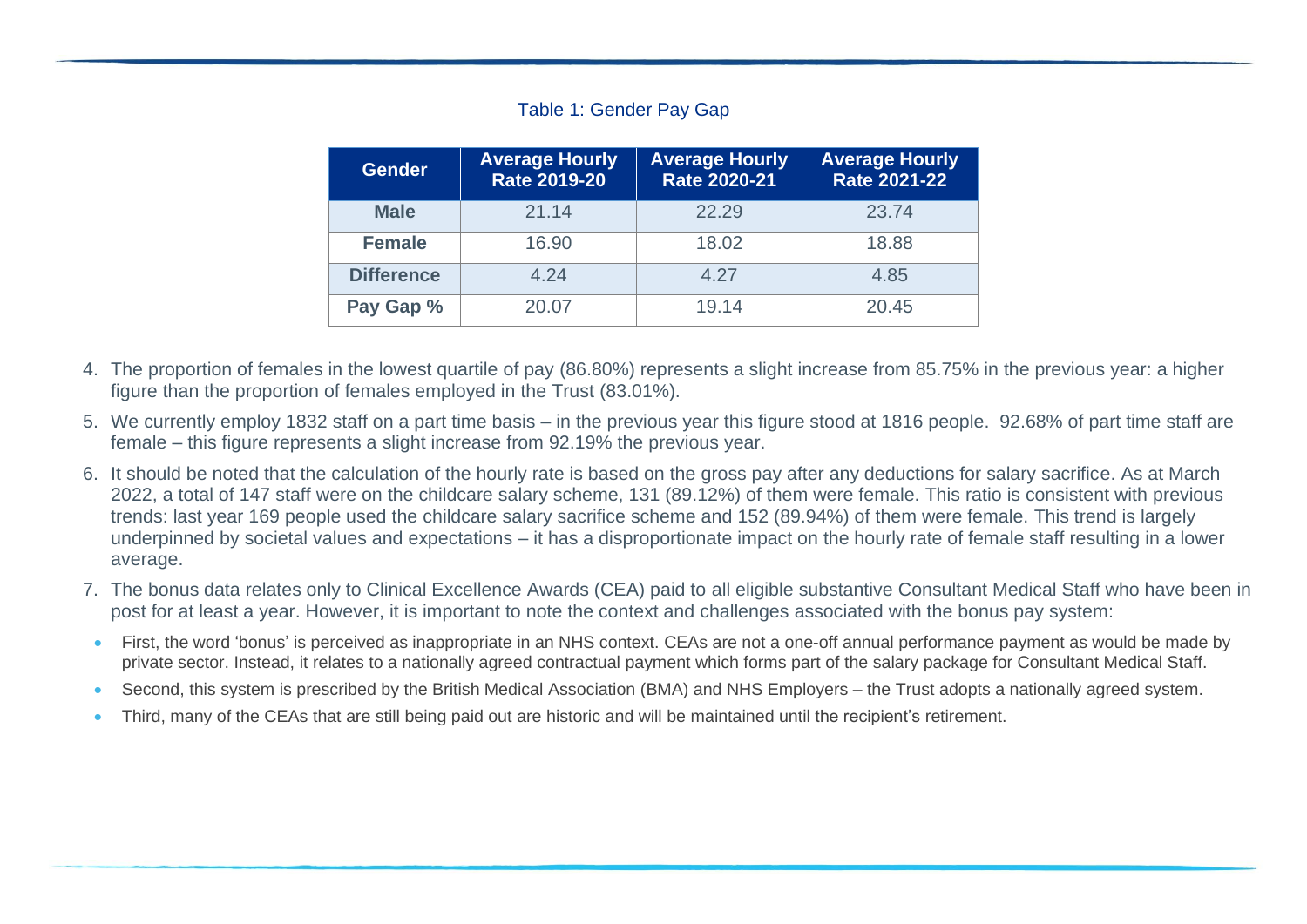That noted, the data presented in Table 2 below suggests that the average bonus pay gap at Berkshire Healthcare has decreased by 11.03% (from 37.00% in 2020-21 to 25.97% in 2021-22). In 2020-21, the Trust used the nationally agreed system presented above and split the CEAs equally (pro-rata) amongst all eligible Consultants due to Covid-19. This approach exacerbated the pay gap seeing that the majority (70%) of the part-time cohort were female and 30% were male. In 2021-22 equal bonus payments were made to all eligible male and female Consultants in the Trust, irrespective of whether or not they were full-time or part-time without any pro-rata calculations.

However, as stated above the gender pay gap arises from on-going annual legacy bonus payments made in relation to CEA points awarded prior to 2018 that some of the Consultants will continue to benefit from until retirement.

| <b>Gender</b>     | <b>Average Bonus</b><br>Pay 2019-20 | <b>Average Bonus</b><br>Pay 2020-21 | <b>Average Bonus</b><br>Pay 2021-22 |  |
|-------------------|-------------------------------------|-------------------------------------|-------------------------------------|--|
| <b>Male</b>       | 9056.48                             | 8,086.07                            | 6,906.77                            |  |
| <b>Female</b>     | 5104.27                             | 5,094.43                            | 5,113.12                            |  |
| <b>Difference</b> | 2,991.63<br>3952.21                 |                                     | 1,793.65                            |  |
| Pay Gap %         | 43.64                               | 37.00                               | 25.97                               |  |

#### Table 2: Average Bonus Pay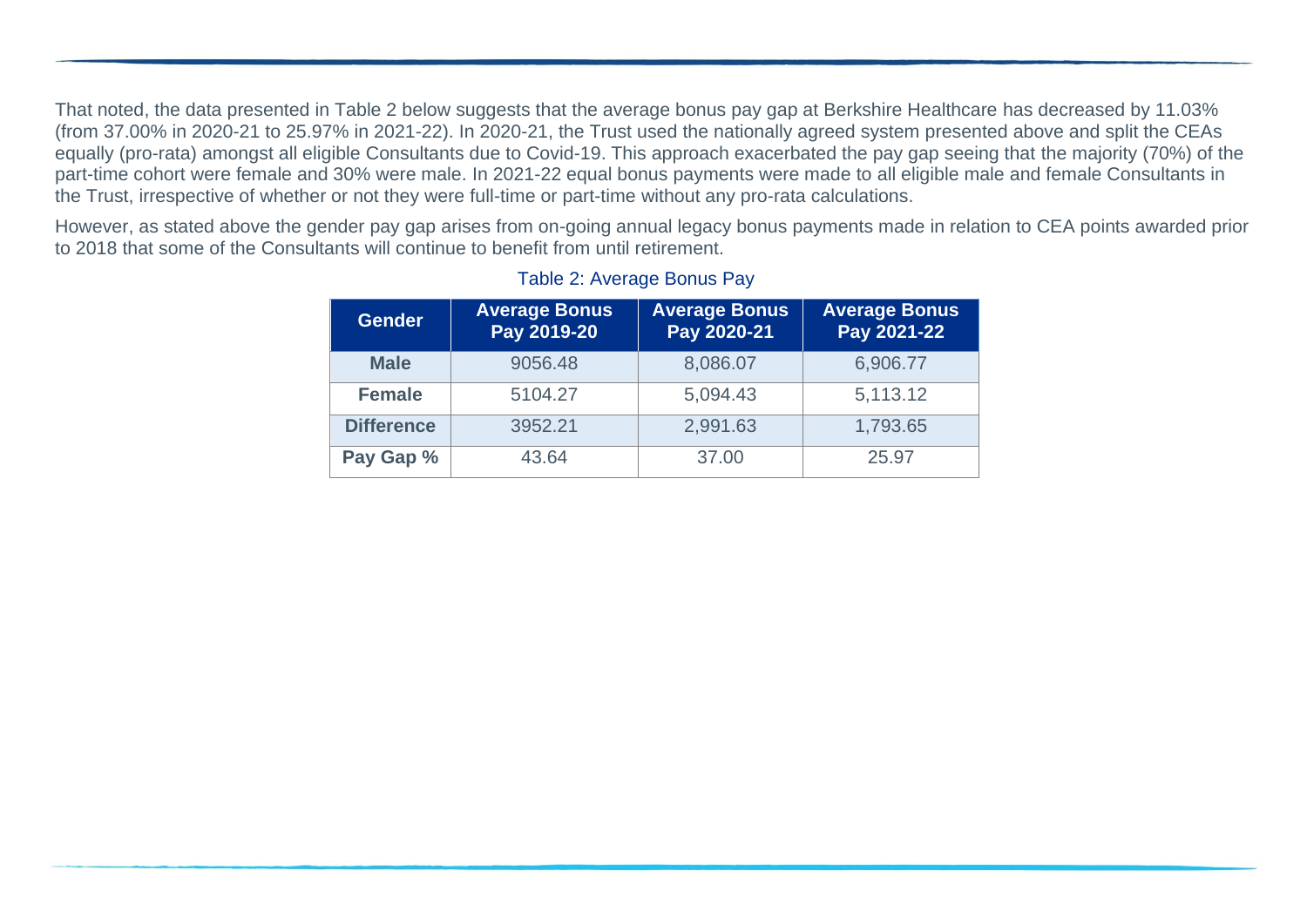## **Actions for the Trust to take**

The actions proposed to address the Gender Pay Gap will be considered and agreed as part of the refreshed ED&I Strategy.

The following actions are currently proposed:

- We need to increase the focused work to attract more males to work for the Trust, particularly at entry level and in part-time roles. Adverts and social media include an increased number of photographs of our male workforce, but over the coming 12 months, however significantly fewer men than women enter the degrees which are needed for many of our clinical roles such as audiology, speech and language therapy. We need to identify more ways of making these roles an attractive choice for men to study either at university or through degree apprenticeships
- Continue to support the development of female staff through mentoring, leadership development and talent management. We need to focus on ensuring that our female staff at lower bands have the confidence, skills and are supported to apply for our more senior posts at band 8A and above, including executive posts.
- Although the Terms and Conditions do not allow the legacy Consultant bonus payments to be changed, the Trust should continue exploring every opportunity, within the confines of national guidance for Local CEA (bonus payments), to ensure that the gender pay gap arising from Consultant bonus payments continues to reduce year on year.
- Share our Gender Pay Gap position (as reported) with all our staff, including the actions we will take to improve our position.